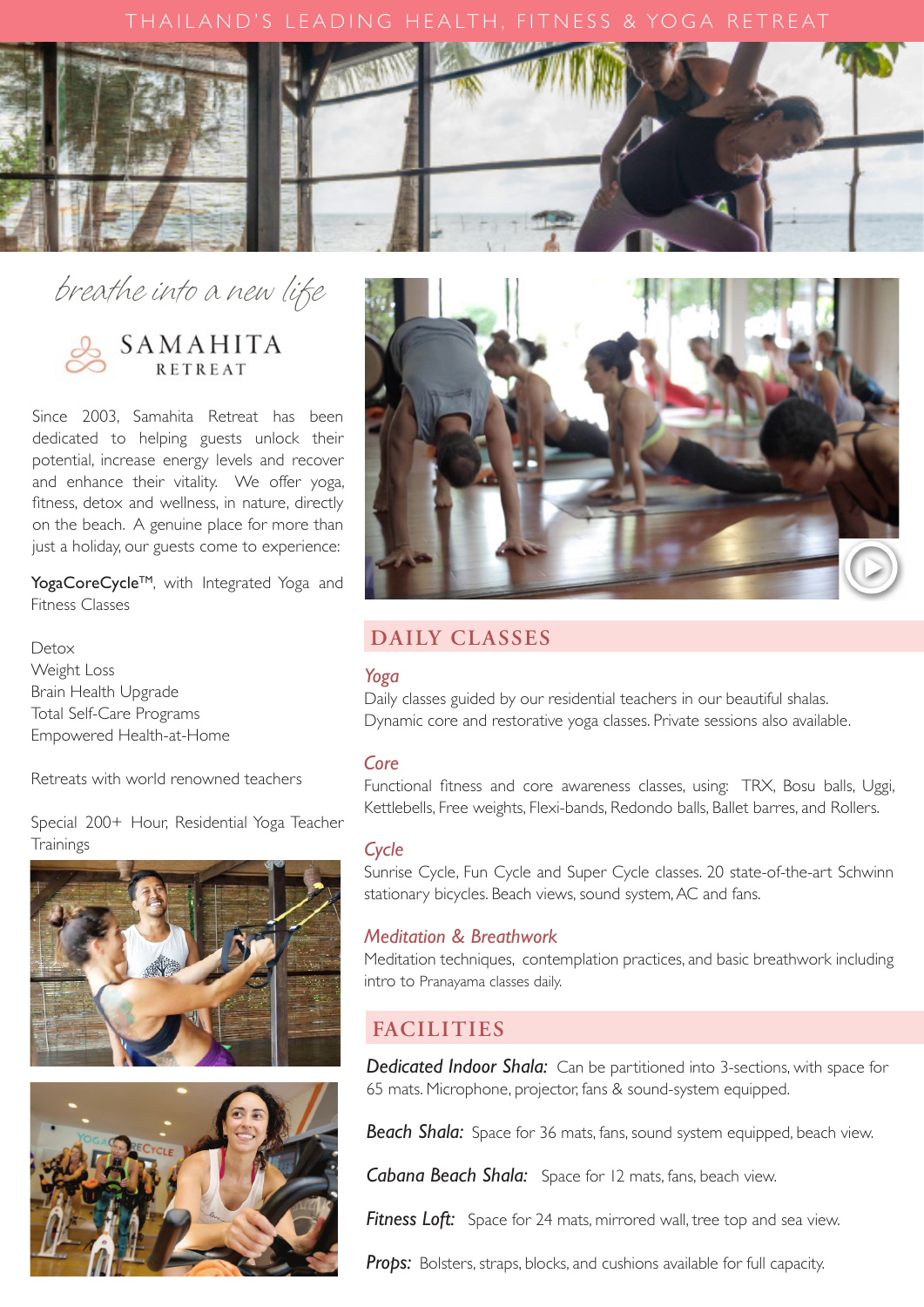#### *We Also Offer*

- Non smoking and alcohol-free environment
- Complimentary, filtered, mineral drinking water
- Free WiFi
- Morning silent time (until 10:00am / end of class)
- Unplugged at Samahita, digital detox
- EcoLife shop (7:00am 9:00pm)
- Eco-friendly laundry service
- Childcare available upon request.
- Safe, comfor table environment.

# **4-STAR RATED ACCOMODATIONS**

Clean, spacious design featuring:

- bright, natural lighting
- working desk area
- air conditioning and fan
- fridge and kettle
- modern bathrooms with showers, eco-friendly shampoos and soaps, rainwater harvesting, power water heaters

# *12 Shared Two-Bedroom Lofts:*

Split level room, with two queen beds in separate sleeping areas and a shared bathroom. Perfect for two friends.

#### *20 Private Rooms:*

One queen bed with private bathroom. Perfect for singles or couples.

#### *6 Semi-Private Rooms:*

Two private rooms with two queen beds separated by a hallway with a shared bathroom.

#### *2 One-Bedroom Suites:*

One queen bed, fully equipped kitchen, with living room/ TV and private balcony. Perfect for couples and families with children.

Temple Walk Fisherman's Village Night Market, Boat and Snorkeling Trip

# **LOCATION**

A 45-minute drive from Samui International Airport. Direct flights from Bangkok, Phuket, Singapore, Hong Kong & Kuala Lumpur

5/20-24 Moo 4 T. Namuang Koh Samui Surat Thani 84140,Thailand

+66 (0) 77.92.00.90 [info@samahitaretreat.com](http://info@samahitaretreat.com)



# **WELLNESS CENTER**

We offer the best therapeutic experience with specialized, holistic treatments, such as: Thai, Swedish, Deep Tissue and Aromatherapy Massage, Herbal FacialTreatment, Manual Lymphatic Drainage,

Chi NeiTsang, and the newest infrared sauna technology. Our Wellness programs are inclusive of YogaCoreCycle™ classes.

# *Detox Program*

Customized detox programs range from a gentle mono-diet to juice fasting, and include detailed guidance, carefully planned menus, and specialized total self-care treatments.

#### *Weight Loss Program*

Our program will educate you to choose foods that are both nutritious and delicious, teach you a manageable exercise routine, and assist in targeting the root causes of weight gain.

# *Brain Health Upgrade*

A program to help you care for and improve the state of your brain and how it works through organic ancient practices from yoga and meditation as well modern technology and biohacks.

# *Total Self-Care Program*

A package plan of therapies and treatments pre-booked at a bundled value price, including a selection of massages, facials, scrubs and skin treatments.

# *Empowered Health-at-Home*

Bring the Samahita magic home. Complement any program to continue your health journey at home with support from a Samahita personal health coach.

# **WEEKLY ACTIVITIES RESTAURANT & JUICE BAR**

Vegetarian friendly,"Healthy-Lite" options. Organic, local produce. No Sugar added. Food only cooked in coconut oil. We even bake our own bread and make our own greek yogurt.

Buffet open for coffee & tea from 6:45am, light breakfast from 8:00am, hot breakfast from 9:45am, lunch from 11am-1pm, and dinner from 6:00- 8:00pm. Juice bar with à la carte menu available from 10:00am-8:00pm. Chilled coconuts, smoothies, gotu kola shots, energy balls, organic (keto-bulletproof) coffee, fresh juices, and more.

# **BEACH & POOL FACILITIES**

- Saltwater pool with children's pool
- Herbal steam room
- Kayaks and paddleboards
- Outdoor showers and beach sunbeds

[www.samahitaretreat.com](http://www.samahitaretreat.com)